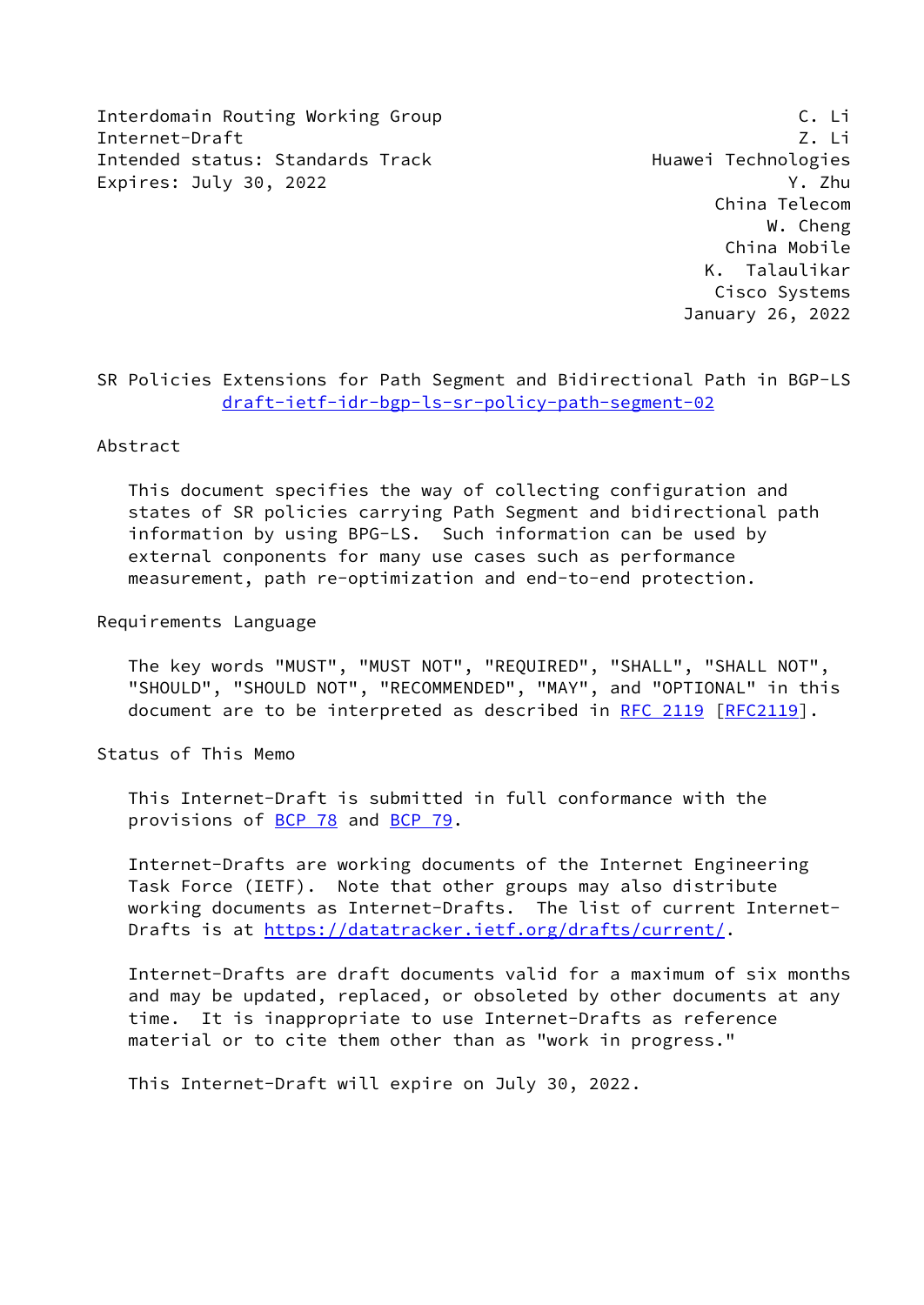<span id="page-1-1"></span>Internet-Draft Path ID and Bi-directional Path in BGP-LS January 2022

### Copyright Notice

 Copyright (c) 2022 IETF Trust and the persons identified as the document authors. All rights reserved.

This document is subject to **[BCP 78](https://datatracker.ietf.org/doc/pdf/bcp78)** and the IETF Trust's Legal Provisions Relating to IETF Documents [\(https://trustee.ietf.org/license-info](https://trustee.ietf.org/license-info)) in effect on the date of publication of this document. Please review these documents carefully, as they describe your rights and restrictions with respect to this document. Code Components extracted from this document must include Simplified BSD License text as described in Section 4.e of the Trust Legal Provisions and are provided without warranty as described in the Simplified BSD License.

## Table of Contents

|                                                     | $\overline{\phantom{0}}$ |
|-----------------------------------------------------|--------------------------|
|                                                     | $\overline{\mathbf{3}}$  |
| $\frac{3}{2}$ . Carrying SR Path Sub-TLVs in BGP-LS | $\overline{3}$           |
| 3.1. SR Path Segment Sub-TLV                        | $\frac{5}{2}$            |
| 3.2. Reverse Segment List Sub-TLV                   | $\mathbf{Z}$             |
|                                                     | $\frac{8}{2}$            |
|                                                     | 8                        |
|                                                     | $\frac{8}{2}$            |
|                                                     |                          |
|                                                     |                          |
| 8.                                                  |                          |
| 9.                                                  |                          |
| $9.1$ . Normative References                        | <u>୍ର</u>                |
| 9.2. Informative References 11                      |                          |
|                                                     |                          |
|                                                     |                          |

<span id="page-1-0"></span>[1](#page-1-0). Introduction

Segment routing (SR) [\[RFC8402](https://datatracker.ietf.org/doc/pdf/rfc8402)] is a source routing paradigm that allows the ingress node steers packets into a specific path according to the Segment Routing Policy [\[I-D.ietf-spring-segment-routing-policy](#page-10-0)].

However, the SR Policies defined in

[\[I-D.ietf-spring-segment-routing-policy](#page-10-0)] only supports unidirectional SR paths and there is no path ID in a Segment List to identify an SR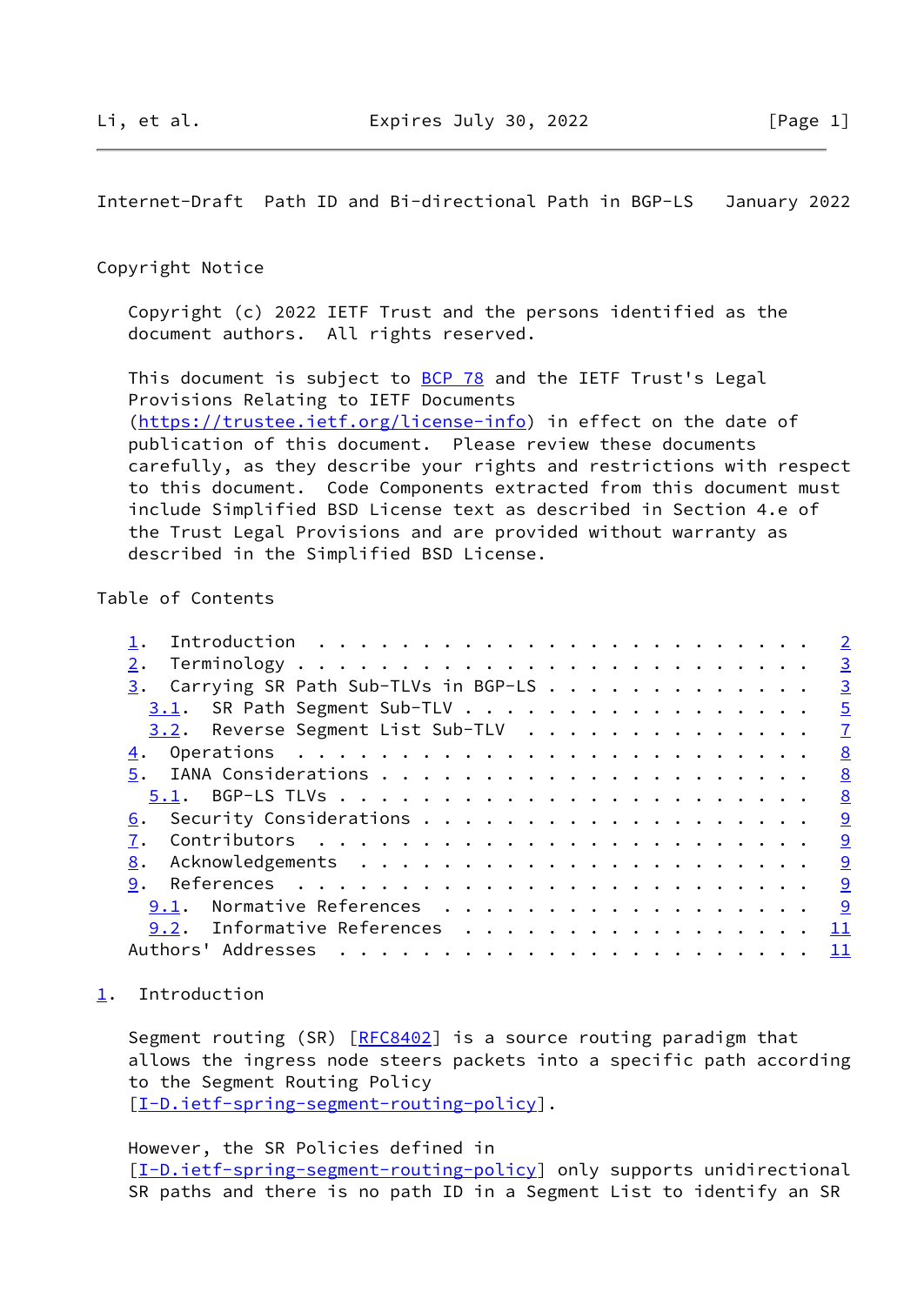path. For identifying an SR path and supporting bidirectional path [\[I-D.ietf-spring-mpls-path-segment](#page-10-1)], new policies carrying Path Segment and bidirectional path information are defined in [\[I-D.ietf-idr-sr-policy-path-segment](#page-2-3)], as well as the extensions to BGP to distribute new SR policies. The Path Segment can be a Path

Li, et al. **Expires July 30, 2022** [Page 2]

<span id="page-2-1"></span>Internet-Draft Path ID and Bi-directional Path in BGP-LS January 2022

 Segment in SR-MPLS [[I-D.ietf-spring-mpls-path-segment\]](#page-10-1) and SRv6 [\[I-D.ietf-spring-srv6-path-segment](#page-10-2)], or other IDs that can identify a path.

 In many network scenarios, the configuration and state of each TE Policy is required by a controller which allows the network operator to optimize several functions and operations through the use of a controller aware of both topology and state information [\[I-D.ietf-idr-te-lsp-distribution](#page-10-3)].

 To collect the TE Policy information that is locally available in a router, [\[I-D.ietf-idr-te-lsp-distribution](#page-10-3)] describes a new mechanism by using BGP-LS update messages.

Based on the mechanism defined in [[I-D.ietf-idr-te-lsp-distribution\]](#page-10-3), this document describes a mechanism to distribute configuration and states of the new SR policies defined in [\[I-D.ietf-idr-sr-policy-path-segment](#page-2-3)] to external components using BGP-LS.

<span id="page-2-0"></span>[2](#page-2-0). Terminology

This memo makes use of the terms defined in [\[RFC8402](https://datatracker.ietf.org/doc/pdf/rfc8402)] and [\[I-D.ietf-idr-te-lsp-distribution](#page-10-3)].

<span id="page-2-2"></span>[3](#page-2-2). Carrying SR Path Sub-TLVs in BGP-LS

 A mechanism to collect states of SR Policies via BGP-LS is proposed by [[I-D.ietf-idr-te-lsp-distribution\]](#page-10-3). The characteristics of an SR policy can be described by a TE Policy State TLV, which is carried in the optional non-transitive BGP Attribute "LINK\_STATE Attribute" defined in [[RFC7752\]](https://datatracker.ietf.org/doc/pdf/rfc7752). The TE Policy State TLV contains several sub- TLVs such as SR TE Policy sub-TLVs.

<span id="page-2-3"></span> [I-D.ietf-idr-sr-policy-path-segment] defines the BGP extensions for Path Segment. The encoding is shown below.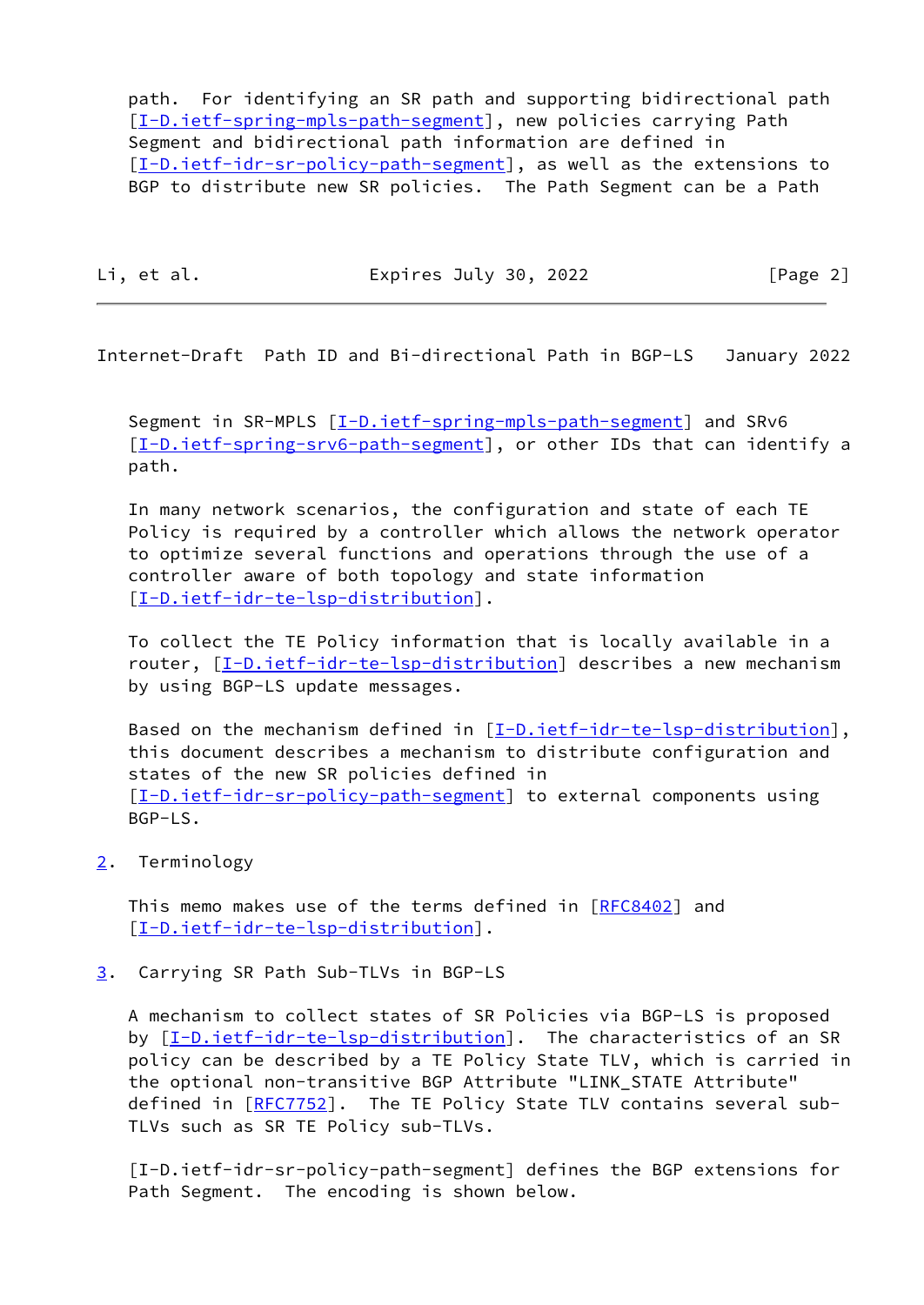# Li, et al. Expires July 30, 2022 [Page 3]

Internet-Draft Path ID and Bi-directional Path in BGP-LS January 2022 SR Policy SAFI NLRI: <Distinguisher, Policy-Color, Endpoint> Attributes: Tunnel Encaps Attribute (23) Tunnel Type: SR Policy Binding SID Preference Priority Policy Name Explicit NULL Label Policy (ENLP) Segment List Weight Path Segment Segment Segment ... Segment List Weight Path Segment Segment Segment ... ...

Figure 1. Path Segment in SR policy

Also, [[I-D.ietf-idr-sr-policy-path-segment](#page-2-3)] defines SR policy extensions for bidirectional SR path, the encoding is shown below: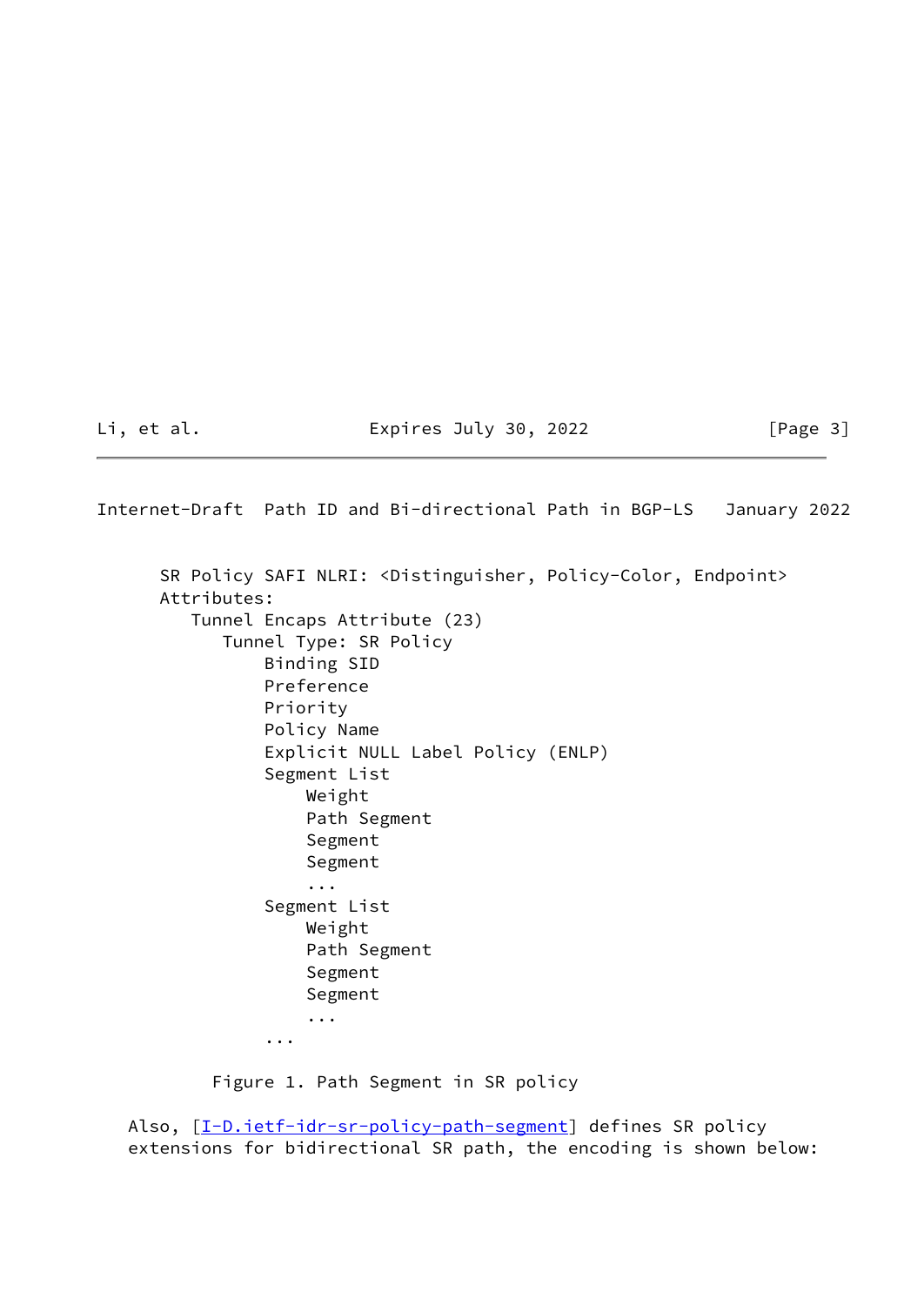Li, et al. Expires July 30, 2022 [Page 4]

<span id="page-4-0"></span>Internet-Draft Path ID and Bi-directional Path in BGP-LS January 2022

 SR Policy SAFI NLRI: <Distinguisher, Policy-Color, Endpoint> Attributes: Tunnel Encaps Attribute (23) Tunnel Type: SR Policy Binding SID Preference Priority Policy Name Explicit NULL Label Policy (ENLP) Segment List Weight Path Segment Segment Segment ... Reverse Segment List Weight Path Segment Segment Segment ... Figure 2. SR policy for Bidirectional path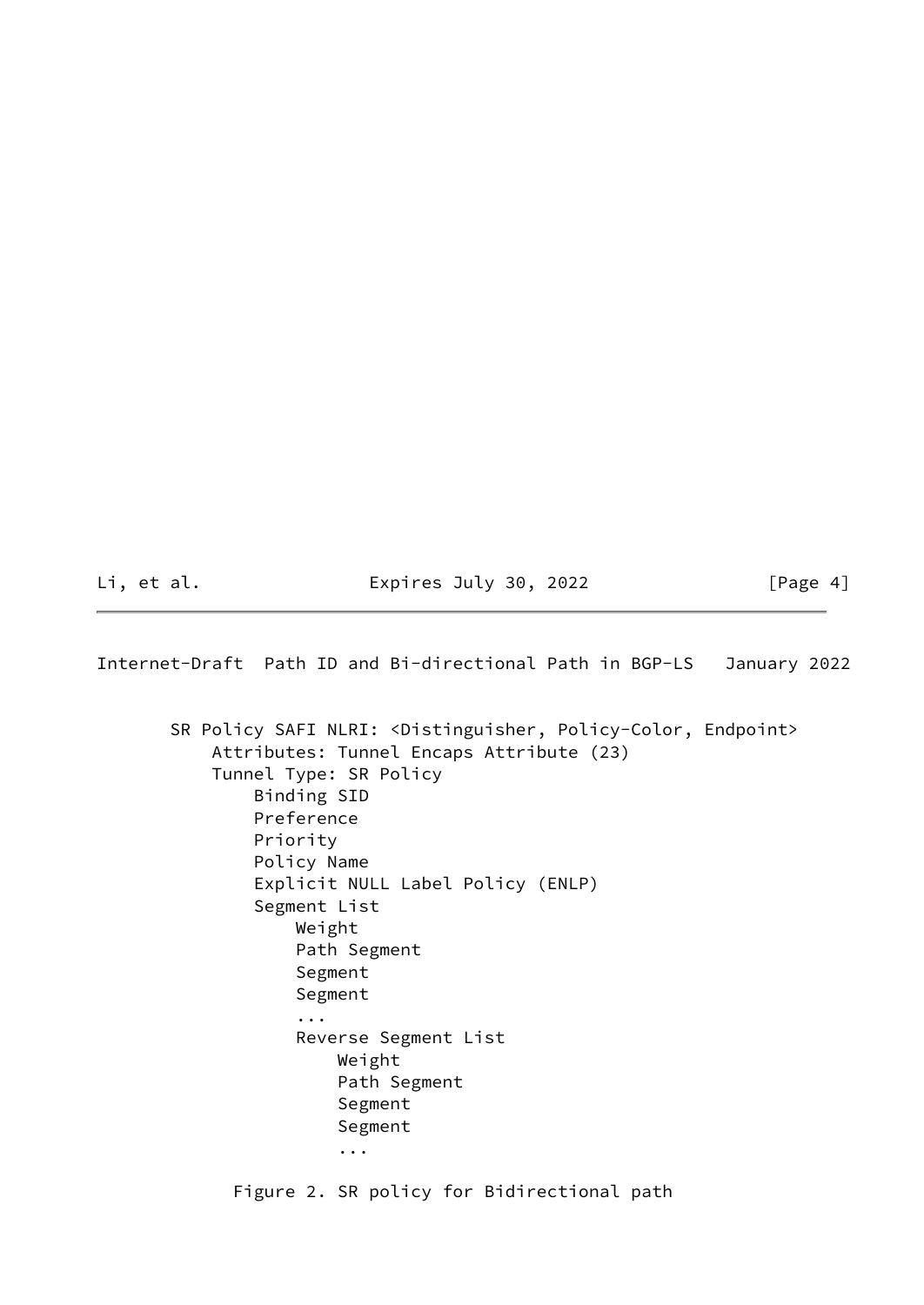In order to collect configuration and states of unidirectional and bidirectional SR policies defined in [\[I-D.ietf-idr-sr-policy-path-segment](#page-2-3)], this document defines new sub-TLVs in SR TE Policy sub-TLVs.

### <span id="page-5-0"></span>[3.1](#page-5-0). SR Path Segment Sub-TLV

 This section defines the SR Path Segment sub-TLV to describe a Path Segment, and it can be included in the Segment List sub-TLV as defined in [[I-D.ietf-idr-te-lsp-distribution\]](#page-10-3) . An SR Path Segment sub-TLV can be associated with an SR path specified by a Segment List sub-TLV. Multiple Path Segment MAY be included in a Segment List for different use cases. When all the SID Lists within a candidate path share the same Path Segment ID, the Path Segment can be used to collect the aggregated information of the candidate path. The format of Path Segment TLV is shown below.

Li, et al. The Expires July 30, 2022 [Page 5]

Internet-Draft Path ID and Bi-directional Path in BGP-LS January 2022

0 1 2 3 0 1 2 3 4 5 6 7 8 9 0 1 2 3 4 5 6 7 8 9 0 1 2 3 4 5 6 7 8 9 0 1 +-+-+-+-+-+-+-+-+-+-+-+-+-+-+-+-+-+-+-+-+-+-+-+-+-+-+-+-+-+-+-+-+ | Type | Length | +-+-+-+-+-+-+-+-+-+-+-+-+-+-+-+-+-+-+-+-+-+-+-+-+-+-+-+-+-+-+-+-+ | Flag | Reserved +-+-+-+-+-+-+-+-+-+-+-+-+-+-+-+-+-+-+-+-+-+-+-+-+-+-+-+-+-+-+-+-+ Path Segment ID (4 or 16 octets) +-+-+-+-+-+-+-+-+-+-+-+-+-+-+-+-+-+-+-+-+-+-+-+-+-+-+-+-+-+-+-+-+ // Sub-TLVs (variable) // +-+-+-+-+-+-+-+-+-+-+-+-+-+-+-+-+-+-+-+-+-+-+-+-+-+-+-+-+-+-+-+-+ Figure 3. Path Segment sub-TLV

Where,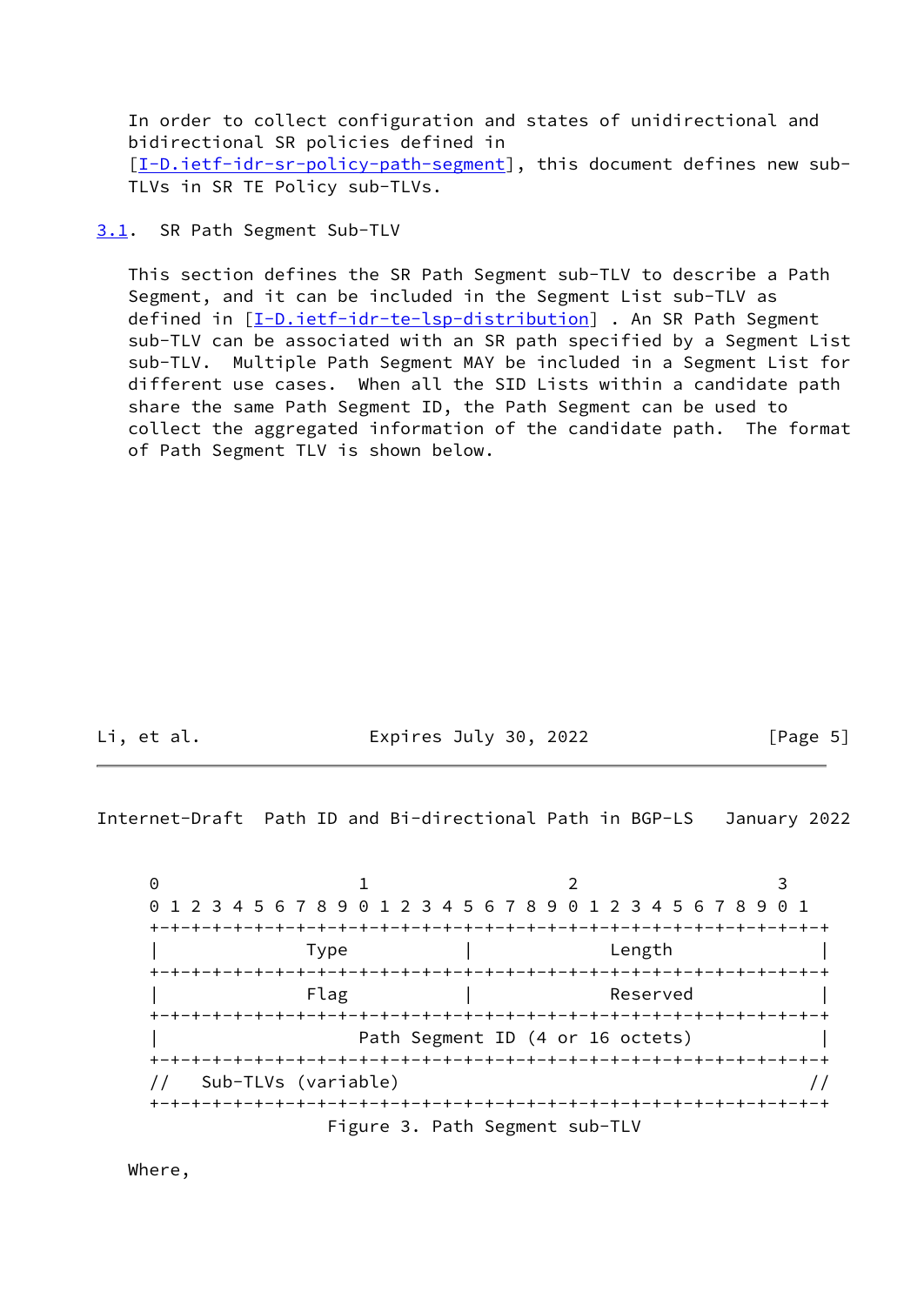- o Type: to be assigned by IANA.
- o Length: the total length of the value field not including Type and Length fields.
- o Flags: 2 octet field that indicates attribute and status of the Path Segment. The following bit positions are defined. Other bits SHOULD be cleared by originator and MUST be ignored by receiver.

 0 1 0 1 2 3 4 5 6 7 8 9 0 1 2 3 4 5 +-+-+-+-+-+-+-+-+-+-+-+-+-+-+-+-+  $|D|B|$   $|L|$   $|$ +-+-+-+-+-+-+-+-+-+-+-+-+-+-+-+-+

Where:

o

- \* D-Flag : Indicates the dataplane for the BSIDs, it is set when Path Segment ID is a 16-octet SRv6 SID unset when the Path Segment ID is a 4-octet SR/MPLS label value.
- \* B-Flag: This flag, when set, indicates the presence of the SRv6 Endpoint Behavior and SID Structure encoding specified in [[I-D.ietf-idr-bgpls-srv6-ext](#page-9-6)]. It MUST be ignored when D-flag is unset. They indicate the SRv6 Endpoint behavior and SID structure for the Path Segment ID value in the TLV.
- \* L-Flag: Local flag. Set when the Path Segment has local significance on an SR node.

| Li, et al. | Expires July 30, 2022 | [Page 6] |
|------------|-----------------------|----------|
|------------|-----------------------|----------|

<span id="page-6-0"></span>Internet-Draft Path ID and Bi-directional Path in BGP-LS January 2022

- o RESERVED: 2 octets. SHOULD be set to 0 by originator and MUST be ignored by receiver.
- o Path Segment ID: It indicates the Path Segment ID value based on the status flags.

 The SRv6 Endpoint Behavior TLV (1250) and the SRv6 SID Structure TLV (1252) defined in [[I-D.ietf-idr-bgpls-srv6-ext](#page-9-6)] are used as sub-TLVs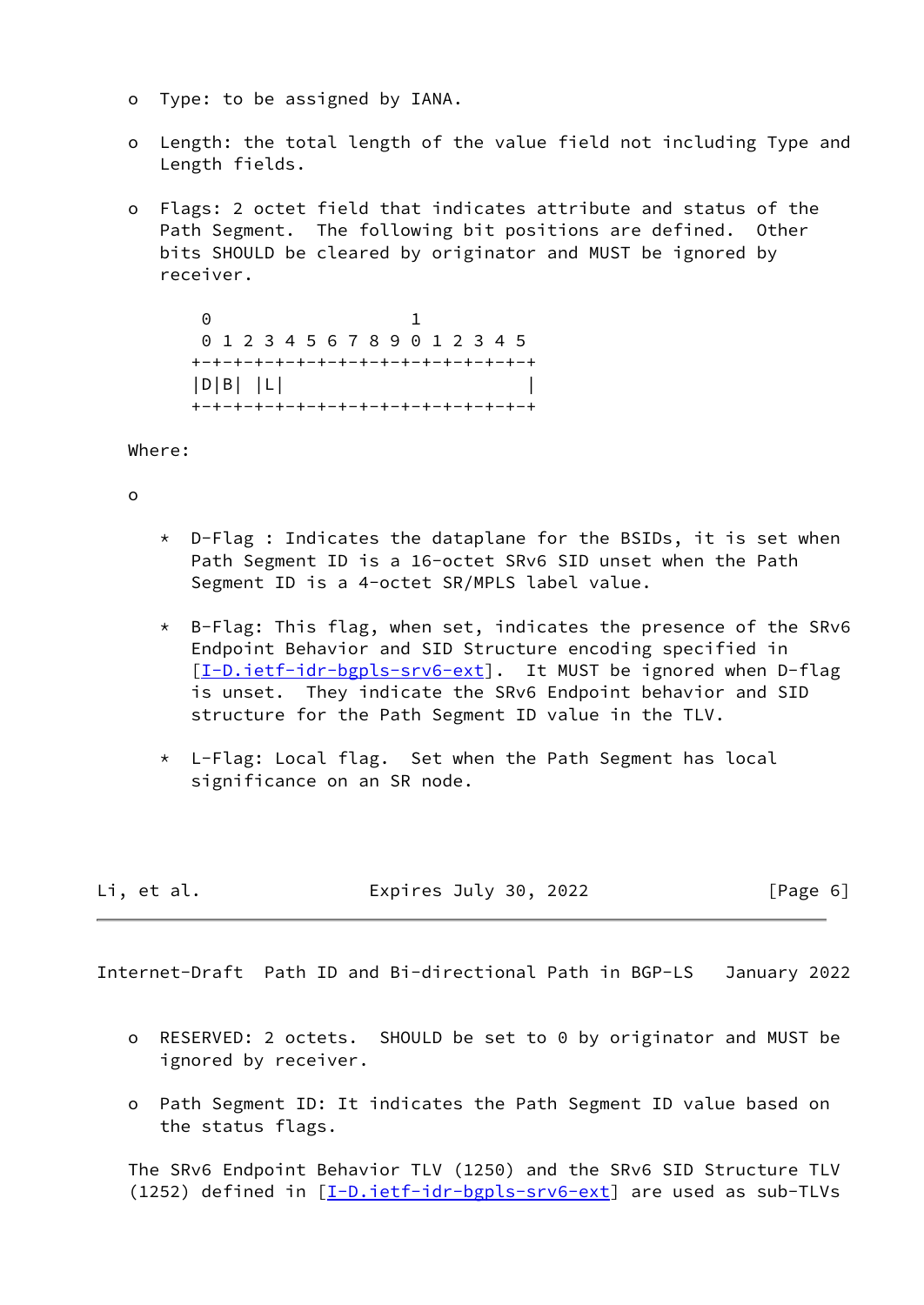of the SR Path Segment Sub-TLV to optionally indicate the SRv6 Endpoint behavior and SID structure for the Binding SID value in the TLV when the Path Segment is an SRv6 Path Segment.

#### <span id="page-7-0"></span>[3.2](#page-7-0). Reverse Segment List Sub-TLV

 In some scenarios like mobile backhaul transport network, there are requirements to support bidirectional path. In SR, a bidirectional path can be represented as a binding of two unidirectional SR paths [\[I-D.ietf-spring-mpls-path-segment](#page-10-1)]. An SR policy carrying SR bidirectional path information is expressed in Figure 2. [\[I-D.ietf-idr-sr-policy-path-segment](#page-2-3)] defines a new sub-TLV to describe a reversed SR path of an SID list.

 This section defines a Reverse Segment List sub-TLV to specify a reverse SR path associated with the path specified by the Segment List, and it reuses the format of SR Segment List TLV defined in [\[I-D.ietf-idr-te-lsp-distribution](#page-10-3)]:

| Θ |                             |                                                             |            |  |  |  |
|---|-----------------------------|-------------------------------------------------------------|------------|--|--|--|
|   |                             | 0 1 2 3 4 5 6 7 8 9 0 1 2 3 4 5 6 7 8 9 0 1 2 3 4 5 6 7 8 9 | $\Theta$ 1 |  |  |  |
|   |                             |                                                             |            |  |  |  |
|   | Type                        |                                                             | Length     |  |  |  |
|   |                             |                                                             |            |  |  |  |
|   | Flags<br><b>RESERVED</b>    |                                                             |            |  |  |  |
|   |                             |                                                             |            |  |  |  |
|   | MTID                        | Algorithm                                                   | RESERVED   |  |  |  |
|   | -+-+-+-+-+-+-+              | -+-+-+-+-+-+-+-+-+-+-+-+-+-+-+-+-+-+-+-                     |            |  |  |  |
|   | Weight (4 octets)           |                                                             |            |  |  |  |
|   | -+-+-+-+-+-+-+-+-+-+-+-+-+- |                                                             |            |  |  |  |
|   | sub-TLVs (variable)         |                                                             |            |  |  |  |
|   |                             |                                                             |            |  |  |  |

Figure 5. Reverse Segment List Sub-TLV

 All fields, except the type are defined in [\[I-D.ietf-idr-te-lsp-distribution](#page-10-3)], and this TLV reuses it directly. The Type of this TLV is TBA.

Li, et al. Expires July 30, 2022 [Page 7]

<span id="page-7-1"></span>Internet-Draft Path ID and Bi-directional Path in BGP-LS January 2022

The SR Segment sub-TLV [\[I-D.ietf-idr-te-lsp-distribution](#page-10-3)] MUST be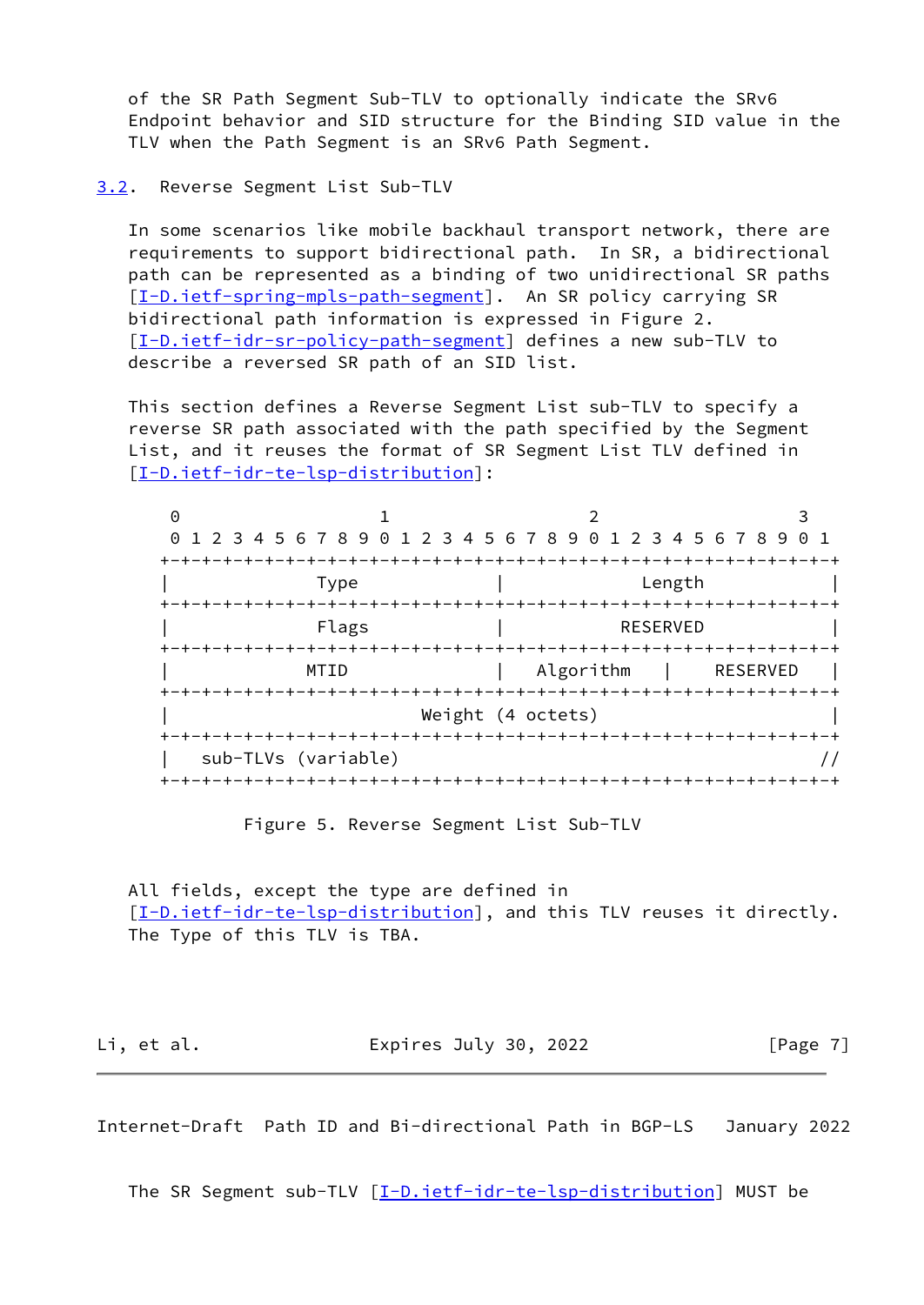included as an ordered set of sub-TLVs within the SR Segment List TLV when the SID-List is not empty. A SID-List may be empty in certain cases (e.g. for a dynamic path) where the headend has not yet performed the computation and hence not derived the segments required for the path; in such cases, the SR Segment List TLV SHOULD NOT include any SR Segment sub-TLVs [\[I-D.ietf-idr-te-lsp-distribution](#page-10-3)].

 Note: currently, only one reverse SID list is supported, so the weight field CAN be ignored when processing. However, multiple reverse SID list MAY be supported in the future, and the use case of supporting this still need to be discussed.

<span id="page-8-0"></span>[4](#page-8-0). Operations

The operations procedures of [\[RFC7752](https://datatracker.ietf.org/doc/pdf/rfc7752)] can apply to this document.

 Typically but not limited to, the uni/bidirectional SR policies carrying path identification information can be distributed by the ingress node.

 Generally, BGP-LS is used for collecting link states and synchronizing with the external component. The consumer of the uni/ bidirectional SR policies carrying path identification information is not BGP LS process by itself, and it can be any applications such as performance measurement [\[I-D.gandhi-spring-udp-pm](#page-11-2)] and path re coputation or re-optimization, etc. The operation of sending information to other precesses is out of scope of this document.

- <span id="page-8-1"></span>[5](#page-8-1). IANA Considerations
- <span id="page-8-2"></span>[5.1](#page-8-2). BGP-LS TLVs

 IANA maintains a registry called "Border Gateway Protocol - Link State (BGP-LS) Parameters" with a sub-registry called "Node Anchor, Link Descriptor and Link Attribute TLVs". The following TLV codepoints are suggested (for early allocation by IANA):

| Reference<br>Codepoint Description                   |  |
|------------------------------------------------------|--|
| Path Segment sub-TLV<br>This document<br>TBA         |  |
| This document<br>Reverse Segment List sub-TLV<br>TBA |  |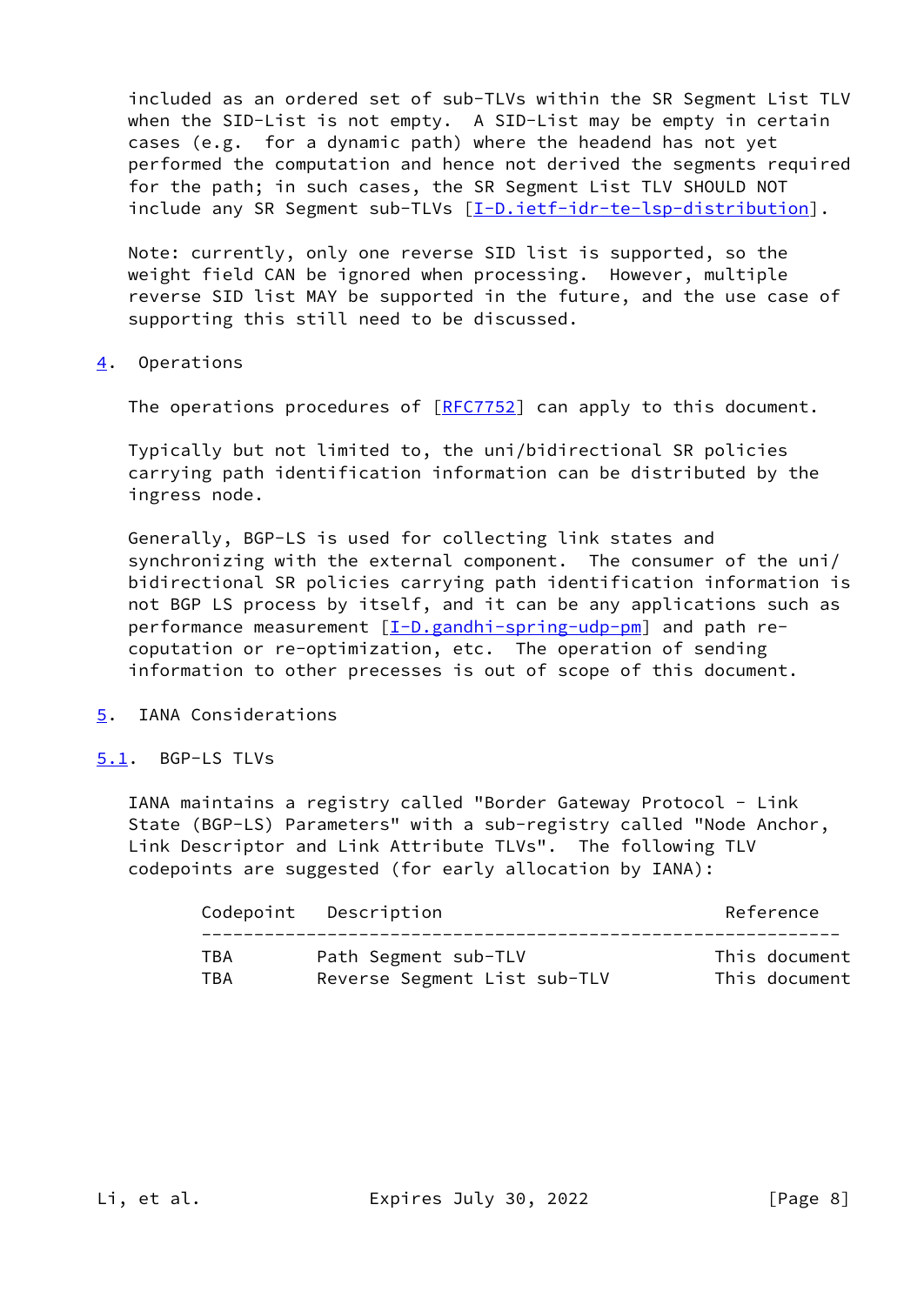<span id="page-9-1"></span>Internet-Draft Path ID and Bi-directional Path in BGP-LS January 2022

<span id="page-9-0"></span>[6](#page-9-0). Security Considerations

TBA

<span id="page-9-2"></span>[7](#page-9-2). Contributors

 Mach(Guoyi) Chen Huawei Technologies Huawei Campus, No. 156 Beiqing Rd. Beijing 100095 China

Email: Mach.chen@huawei.com

 Jie Dong Huawei Technologies Huawei Campus, No. 156 Beiqing Rd. Beijing 100095 China

Email: jie.dong@huawei.com

 James N Guichard Futurewei Technologies 2330 Central Express Way Santa Clara USA

Email: james.n.guichard@futurewei.com

<span id="page-9-3"></span>[8](#page-9-3). Acknowledgements

 Many thanks to Shraddha Hedge for her detailed review and professional comments.

<span id="page-9-4"></span>[9](#page-9-4). References

<span id="page-9-5"></span>[9.1](#page-9-5). Normative References

<span id="page-9-6"></span> [I-D.ietf-idr-bgpls-srv6-ext] Dawra, G., Filsfils, C., Talaulikar, K., Chen, M., Bernier, D., and B. Decraene, "BGP Link State Extensions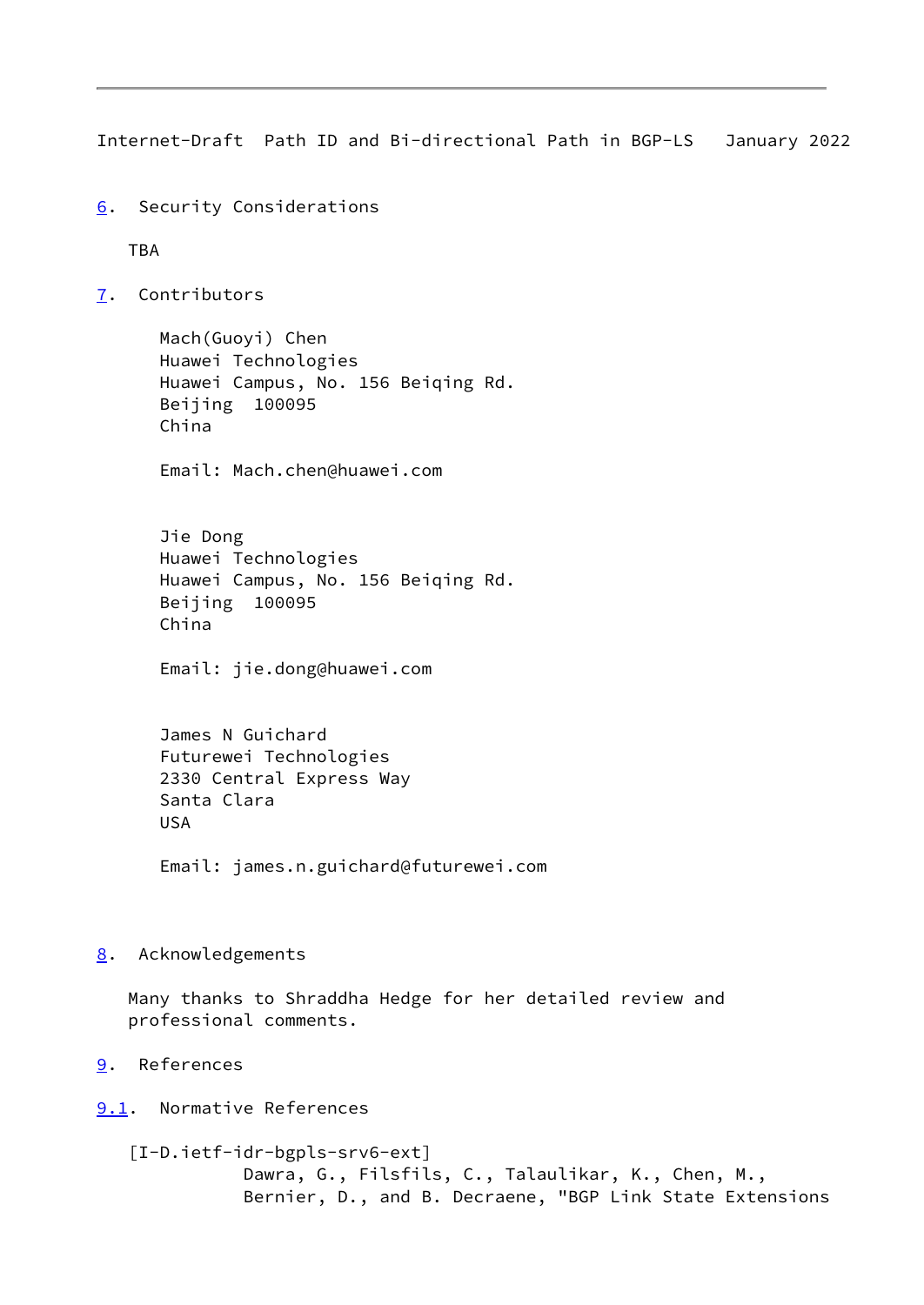for SRv6", [draft-ietf-idr-bgpls-srv6-ext-09](https://datatracker.ietf.org/doc/pdf/draft-ietf-idr-bgpls-srv6-ext-09) (work in progress), November 2021.

| Li, et al. | Expires July 30, 2022 | [Page 9] |
|------------|-----------------------|----------|
|------------|-----------------------|----------|

Internet-Draft Path ID and Bi-directional Path in BGP-LS January 2022

[I-D.ietf-idr-segment-routing-te-policy]

 Previdi, S., Filsfils, C., Talaulikar, K., Mattes, P., Jain, D., and S. Lin, "Advertising Segment Routing Policies in BGP", [draft-ietf-idr-segment-routing-te](https://datatracker.ietf.org/doc/pdf/draft-ietf-idr-segment-routing-te-policy-14) [policy-14](https://datatracker.ietf.org/doc/pdf/draft-ietf-idr-segment-routing-te-policy-14) (work in progress), November 2021.

<span id="page-10-3"></span>[I-D.ietf-idr-te-lsp-distribution]

 Previdi, S., Talaulikar, K., Dong, J., Chen, M., Gredler, H., and J. Tantsura, "Distribution of Traffic Engineering (TE) Policies and State using BGP-LS", [draft-ietf-idr-te](https://datatracker.ietf.org/doc/pdf/draft-ietf-idr-te-lsp-distribution-16) [lsp-distribution-16](https://datatracker.ietf.org/doc/pdf/draft-ietf-idr-te-lsp-distribution-16) (work in progress), October 2021.

<span id="page-10-1"></span>[I-D.ietf-spring-mpls-path-segment]

 Cheng, W., Li, H., Chen, M., Gandhi, R., and R. Zigler, "Path Segment in MPLS Based Segment Routing Network", [draft-ietf-spring-mpls-path-segment-07](https://datatracker.ietf.org/doc/pdf/draft-ietf-spring-mpls-path-segment-07) (work in progress), December 2021.

<span id="page-10-0"></span> [I-D.ietf-spring-segment-routing-policy] Filsfils, C., Talaulikar, K., Voyer, D., Bogdanov, A., and P. Mattes, "Segment Routing Policy Architecture", [draft](https://datatracker.ietf.org/doc/pdf/draft-ietf-spring-segment-routing-policy-14) [ietf-spring-segment-routing-policy-14](https://datatracker.ietf.org/doc/pdf/draft-ietf-spring-segment-routing-policy-14) (work in progress),

<span id="page-10-2"></span>[I-D.ietf-spring-srv6-path-segment]

October 2021.

 Li, C., Cheng, W., Chen, M., Dhody, D., and Y. Zhu, "Path Segment for SRv6 (Segment Routing in IPv6)", [draft-ietf](https://datatracker.ietf.org/doc/pdf/draft-ietf-spring-srv6-path-segment-03) [spring-srv6-path-segment-03](https://datatracker.ietf.org/doc/pdf/draft-ietf-spring-srv6-path-segment-03) (work in progress), November 2021.

- [RFC2119] Bradner, S., "Key words for use in RFCs to Indicate Requirement Levels", [BCP 14](https://datatracker.ietf.org/doc/pdf/bcp14), [RFC 2119](https://datatracker.ietf.org/doc/pdf/rfc2119), DOI 10.17487/RFC2119, March 1997, <[https://www.rfc-editor.org/info/rfc2119>](https://www.rfc-editor.org/info/rfc2119).
- [RFC7752] Gredler, H., Ed., Medved, J., Previdi, S., Farrel, A., and S. Ray, "North-Bound Distribution of Link-State and Traffic Engineering (TE) Information Using BGP", [RFC 7752,](https://datatracker.ietf.org/doc/pdf/rfc7752) DOI 10.17487/RFC7752, March 2016,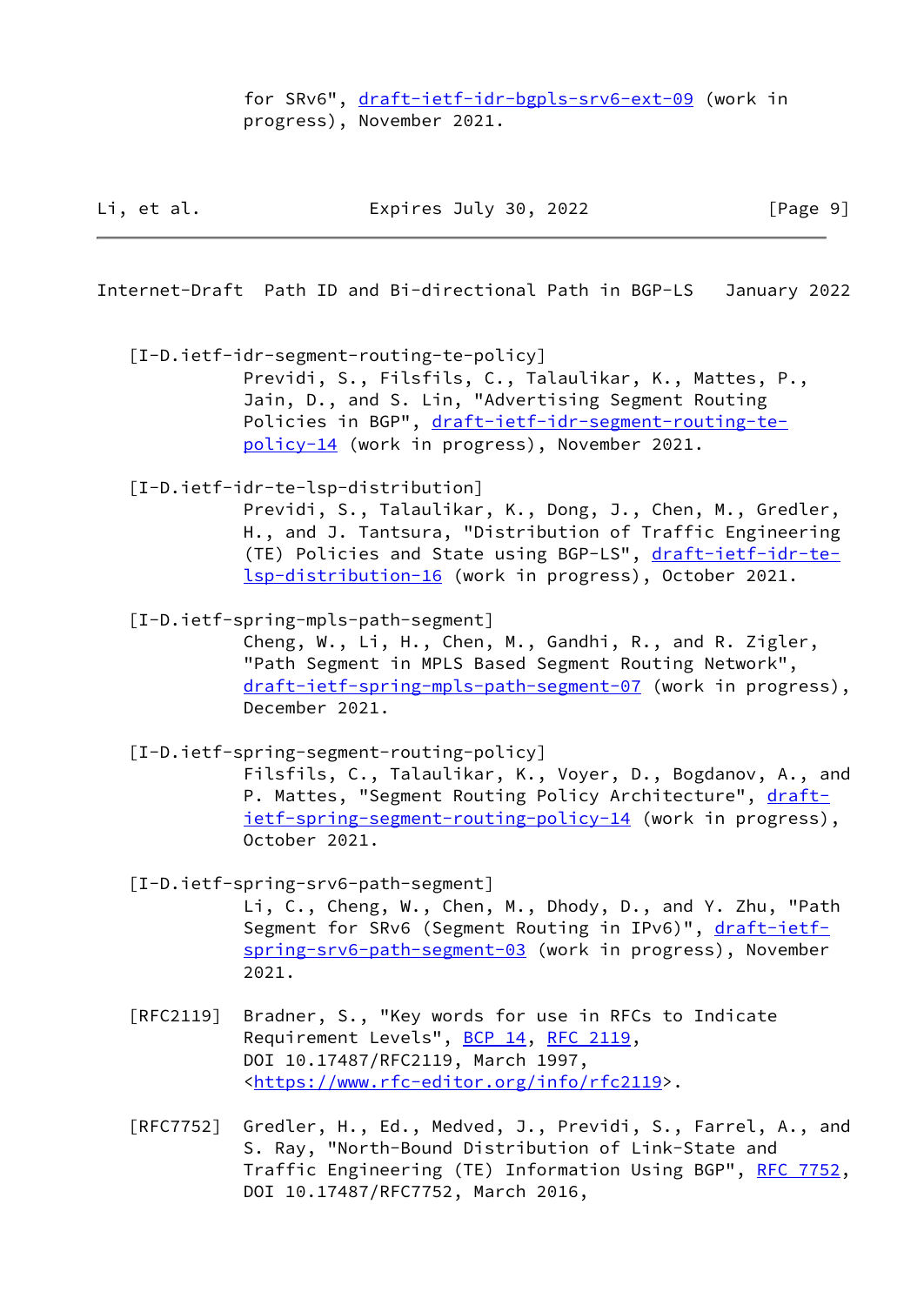<[https://www.rfc-editor.org/info/rfc7752>](https://www.rfc-editor.org/info/rfc7752).

 [RFC8402] Filsfils, C., Ed., Previdi, S., Ed., Ginsberg, L., Decraene, B., Litkowski, S., and R. Shakir, "Segment Routing Architecture", [RFC 8402](https://datatracker.ietf.org/doc/pdf/rfc8402), DOI 10.17487/RFC8402, July 2018, <<https://www.rfc-editor.org/info/rfc8402>>.

Li, et al. Expires July 30, 2022 [Page 10]

<span id="page-11-1"></span>Internet-Draft Path ID and Bi-directional Path in BGP-LS January 2022

<span id="page-11-0"></span>[9.2](#page-11-0). Informative References

<span id="page-11-2"></span>[I-D.gandhi-spring-udp-pm]

 Gandhi, R., Filsfils, C., Voyer, D., Salsano, S., Ventre, P. L., and M. Chen, "UDP Path for In-band Performance Measurement for Segment Routing Networks", [draft-gandhi](https://datatracker.ietf.org/doc/pdf/draft-gandhi-spring-udp-pm-02) [spring-udp-pm-02](https://datatracker.ietf.org/doc/pdf/draft-gandhi-spring-udp-pm-02) (work in progress), September 2018.

[I-D.ietf-idr-sr-policy-path-segment]

 Li, C., Li, Z., Yin, Y., Cheng, W., and K. Talaulikar, "SR Policy Extensions for Path Segment and Bidirectional Path", [draft-ietf-idr-sr-policy-path-segment-05](https://datatracker.ietf.org/doc/pdf/draft-ietf-idr-sr-policy-path-segment-05) (work in progress), January 2022.

[I-D.ietf-mpls-bfd-directed]

 Mirsky, G., Tantsura, J., Varlashkin, I., and M. Chen, "Bidirectional Forwarding Detection (BFD) Directed Return Path for MPLS Label Switched Paths (LSPs)", [draft-ietf](https://datatracker.ietf.org/doc/pdf/draft-ietf-mpls-bfd-directed-18) [mpls-bfd-directed-18](https://datatracker.ietf.org/doc/pdf/draft-ietf-mpls-bfd-directed-18) (work in progress), August 2021.

Authors' Addresses

 Cheng Li Huawei Technologies Huawei Campus, No. 156 Beiqing Rd. Beijing 100095 China

Email: c.l@huawei.com

Zhenbin Li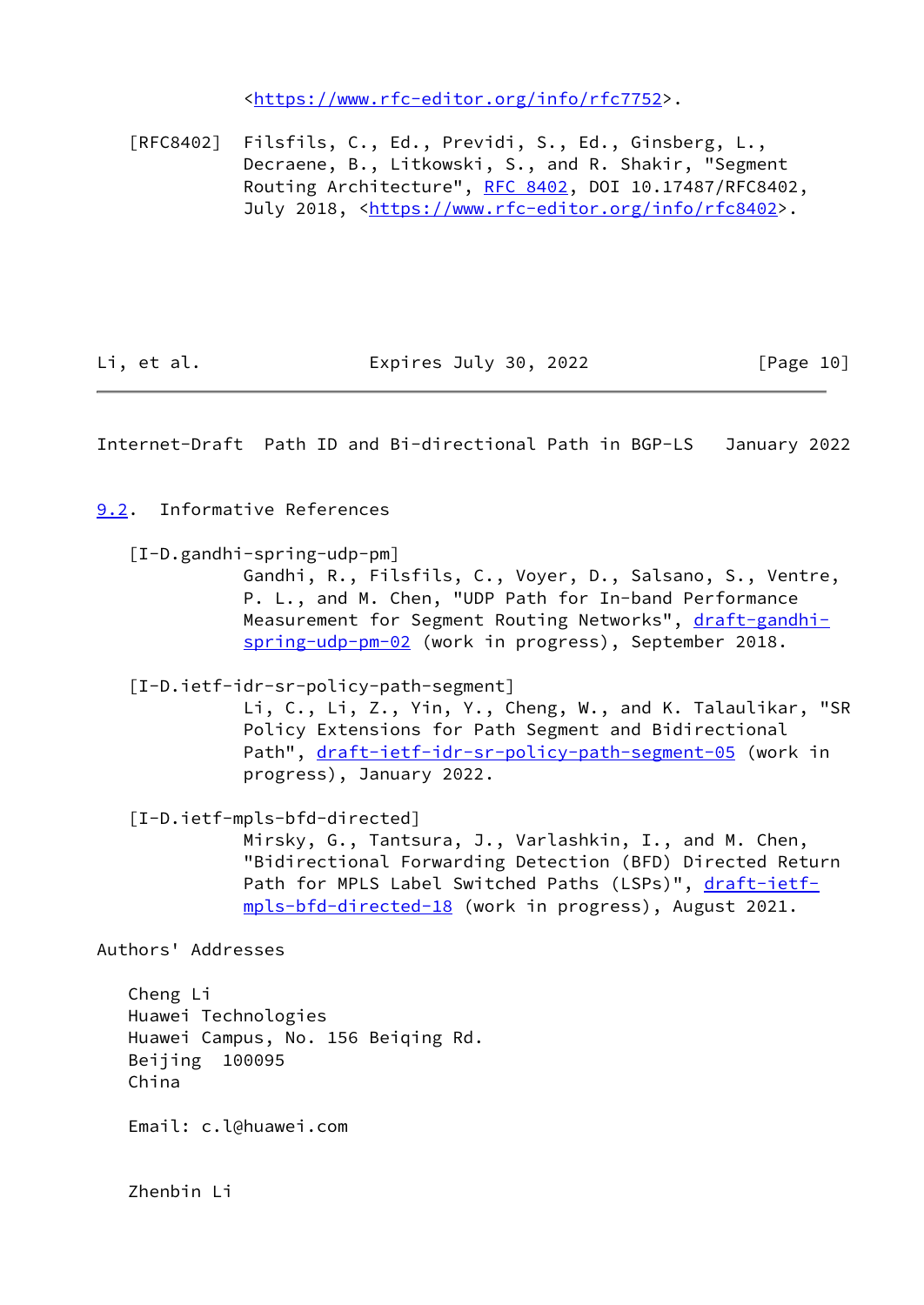Huawei Technologies Huawei Campus, No. 156 Beiqing Rd. Beijing 100095 China

Email: lizhenbin@huawei.com

 Yongqing Zhu China Telecom 109 West Zhongshan Ave Guangzhou China

Email: zhuyq8@chinatelecom.cn

Li, et al. **Expires July 30, 2022** [Page 11]

Internet-Draft Path ID and Bi-directional Path in BGP-LS January 2022

 Weiqiang Cheng China Mobile Beijing China

Email: chengweiqiang@chinamobile.com

 Ketan Talaulikar Cisco Systems

Email: ketant.ietf@gmail.com